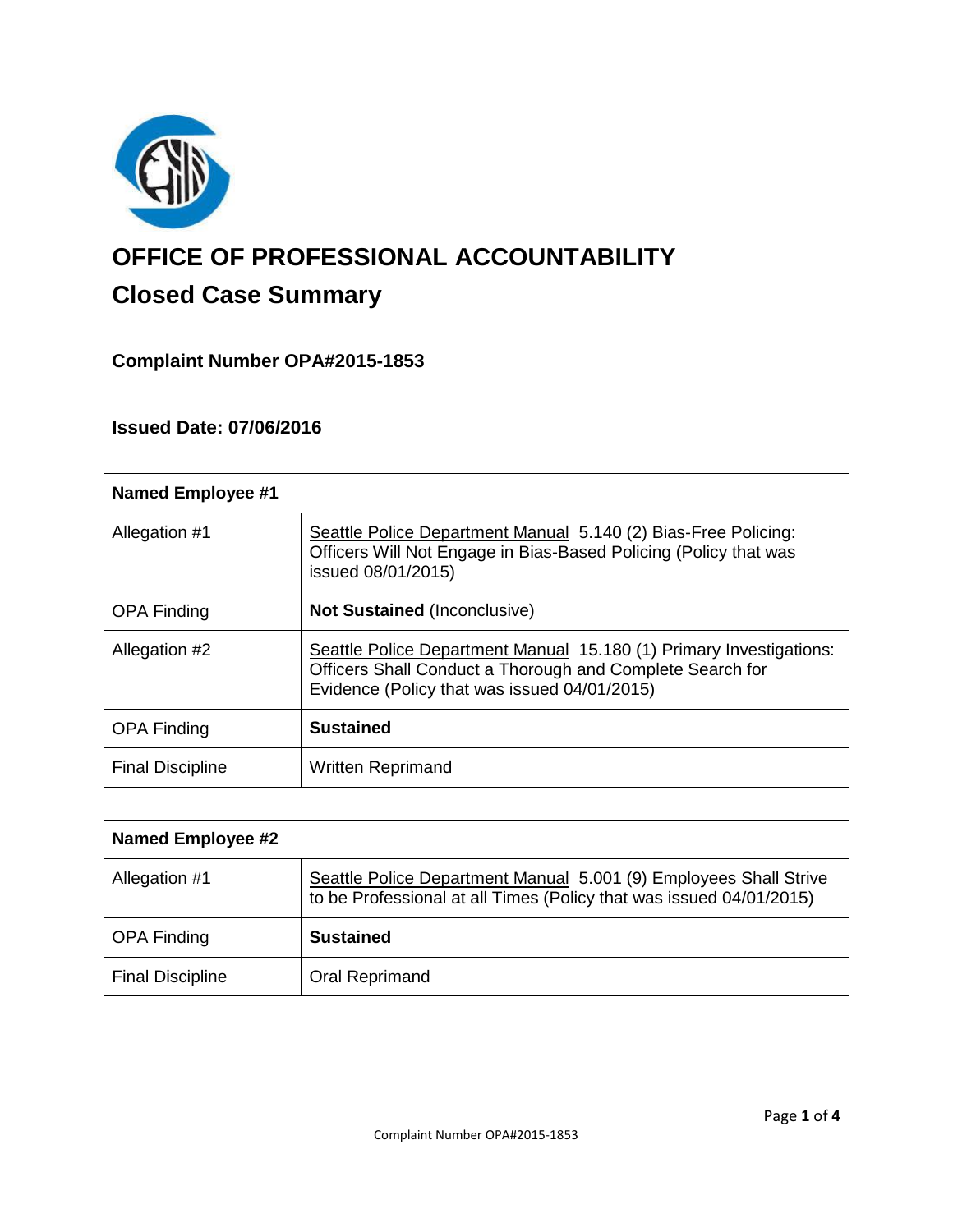## **INCIDENT SYNOPSIS**

The Named Employees were dispatched to a report of a disturbance at a community center. The complainant said that he was assaulted by the security person. The security person reportedly pushed the complainant so hard that he fell to the ground. Named Employee #2 interviewed the security person who said that the complainant had caused a disturbance during their previous event by making derogatory comments. The security person said that as he escorted the complainant out of the building, the complainant attempted to go back inside. The security person said he put up his hands and the complainant walked into them. The security person said the complainant overreacted and threw himself onto the ground. The complainant was transported to a hospital by ambulance.

#### **COMPLAINT**

The complainant alleged that Named Employee #1 did not do a thorough investigation and was biased against him because of his religion and national origin. OPA added a Professionalism allegation against Named Employee #2 for referring to the complainant with derogatory comments while discussing the incident with Named Employee #1 outside the hearing of the complainant.

#### **INVESTIGATION**

The OPA investigation included the following actions:

- 1. Interview of the complainant
- 2. Review of other video
- 3. Search for and review of all relevant records and other evidence
- 4. Interview of witnesses
- 5. Interview of SPD employees

## **ANALYSIS AND CONCLUSION**

The complainant alleged that Named Employee #1 was motivated by bias against the complainant's race and religion when she (Named Employee #1) failed to make an arrest of the person who he (the complainant) claimed had assaulted him and, according to the complainant, performed an inadequate investigation of this reported assault. Specifically, the complainant alleged that Named Employee #1 did not follow up on information the complainant gave her regarding the presence of video cameras at the scene of the reported assault. The investigation did not find any evidence to support the allegation that the decision not to make an arrest and the failure to search for video evidence were motivated by racial, religious or other bias. All the evidence OPA has regarding this allegation is the complainant's claim of bias and Named Employee #1's denial. As such, there is no preponderance of evidence to either prove or disprove the allegation of bias.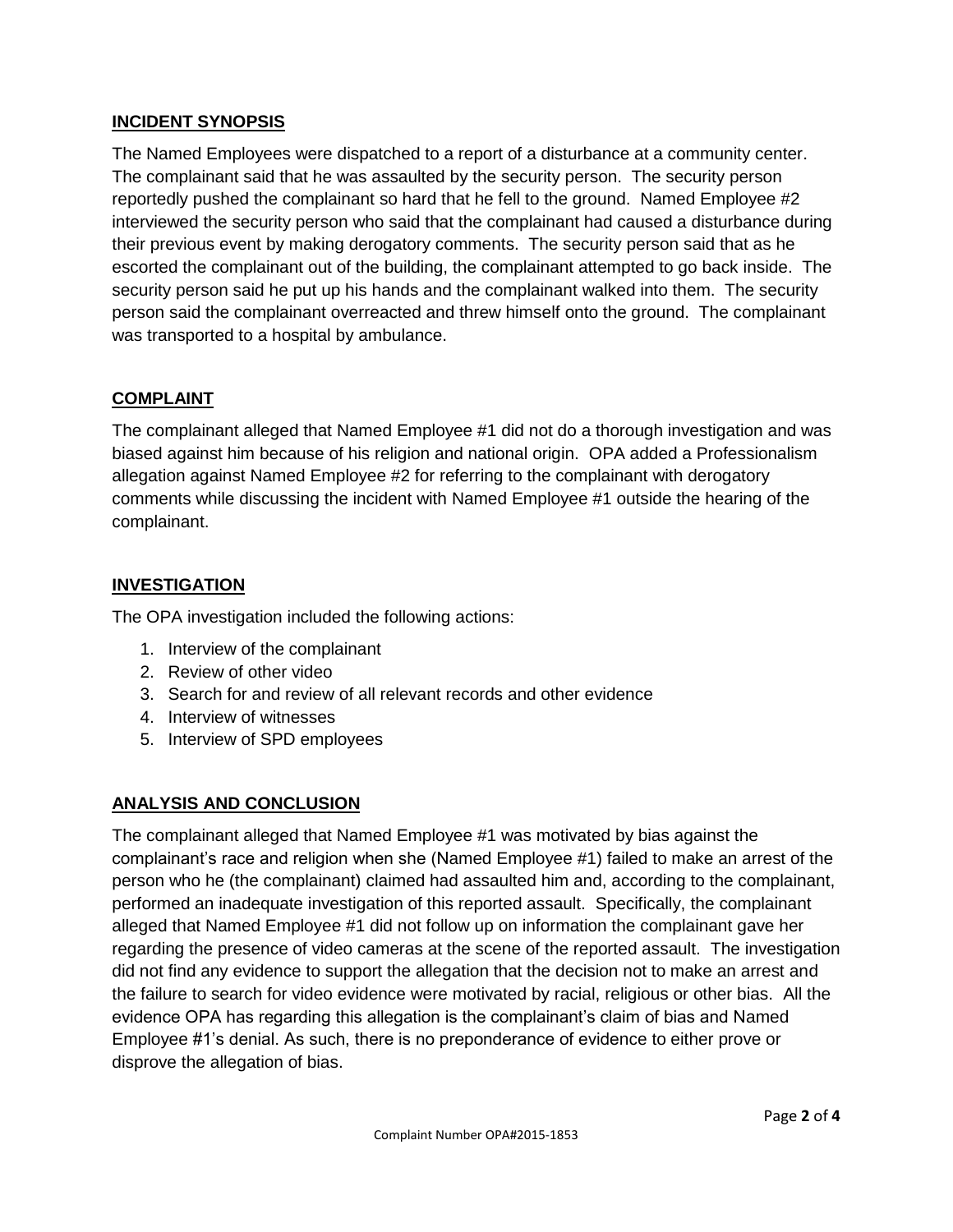The OPA investigation found that the complainant told Named Employee #1 about the presence of cameras in the building where the reported assault took place. Named Employee #1 did not use this information to search for or attempt to obtain from the building management any video of the incident. Named Employee #1 told OPA she did not recall the complainant telling her there were cameras at the location, nor did she recall the complainant asking her to check for cameras. Named Employee #1 also told OPA she did not look for the presence of cameras in the building or ask the building management whether there was video recording equipment in use. As it turned out, there was security video equipment in place, it did capture video of the contact between the complainant and the security person and the video appears to support the complainant's allegation he was assaulted. The complainant himself obtained a copy of the security video and supplied it to OPA. Given the complainant's statement to Named Employee #1 that there were cameras in the building and the clear dispute of fact between him and the security guard about whether the guard pushed the complainant to the ground or the complainant walked into the guard's hands, Named Employee #1, as the primary officer on this call, had an obligation to attempt to obtain access to any video that might have evidentiary value. Her failure to look for or ask about video, combined with the absence of any mention of potential security video in her report, did not meet the minimum requirements of SPD Policy § 15.180(1) that officers "conduct a thorough and complete search for evidence."

OPA alleged that Named Employee #2 made a statement captured on In-Car Video (ICV) that was derogatory and disparaging towards the complainant. The evidence also shows that Named Employee #2 was referring to the complainant in this statement but speaking to Named Employee #1 in such a way that the complainant was unable to hear what was being said. Although Named Employee #2 did not insult the complainant to his face, the statement was clearly "derogatory, contemptuous, or disrespectful" towards the complainant as prohibited by SPD Policy § 5.001(9). There is no evidence to indicate any legitimate law enforcement purpose for Named Employee #2 to use these terms in referring to the complainant.

#### **FINDINGS**

#### **Named Employee #1**

#### Allegation #1

There is no preponderance of evidence to either prove or disprove the allegation of bias against Named Employee #1. Therefore a finding of **Not Sustained** (Inconclusive) was issued for *Bias-Free Policing: Officers Will Not Engage in Bias-Based Policing*.

#### Allegation #2

The evidence supports that Named Employee #1 violated the policy. Therefore a **Sustained** was issued for *Primary Investigations: Officers Shall Conduct a Thorough and Complete Search for Evidence*.

Discipline imposed: Written Reprimand